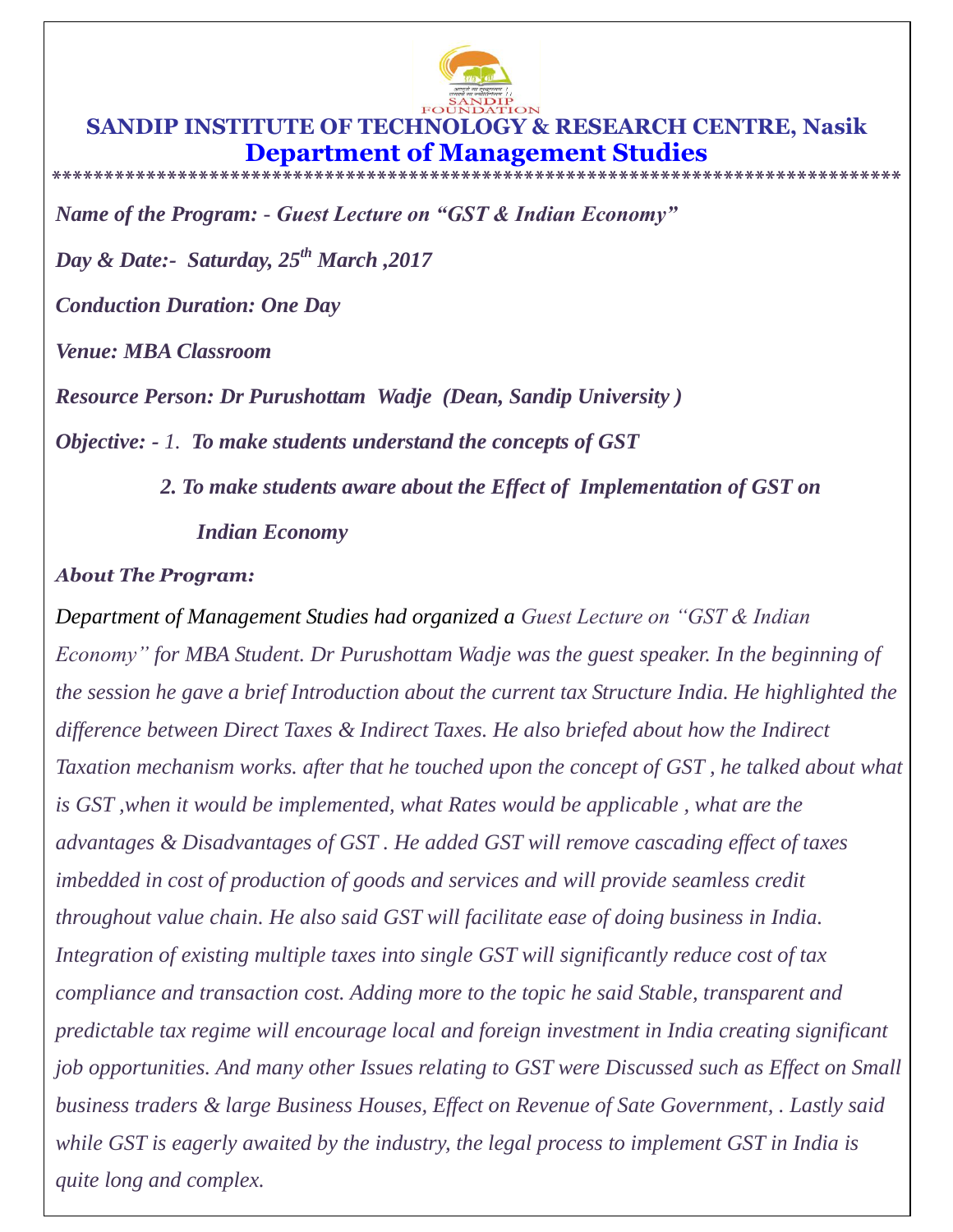*Outcome:* **-** *Students were able to understand all aspects related to GST & its effect on Indian* 

*Economy* 

*Photograph:*